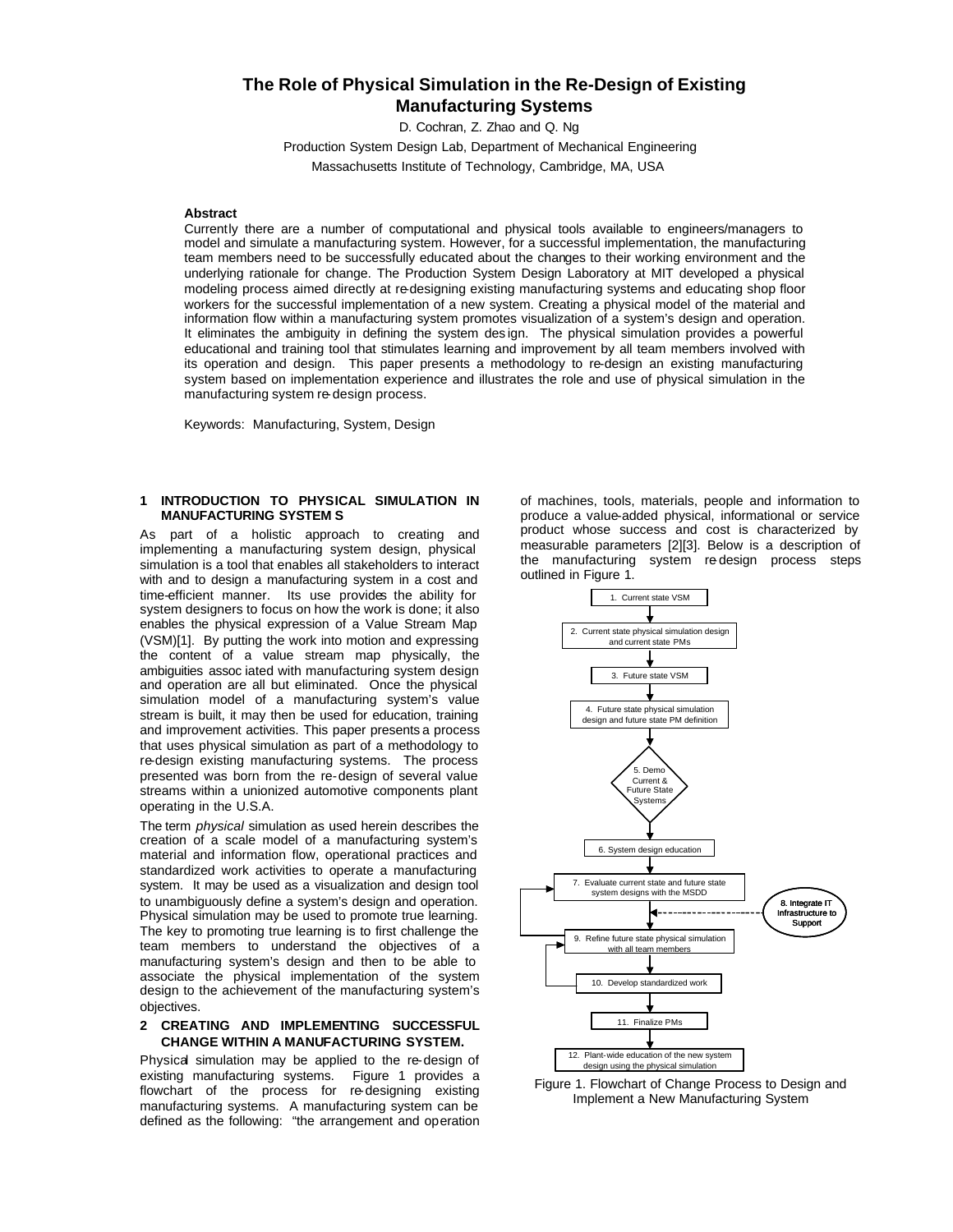- 1. Current state Value Stream Map (VSM). Establish the value stream map of the current state manufacturing system. Depict the material and information flows in the system.
- 2. Current state physical simulation design and current state Performance Measures (PMs). Develop a current state physical simulation based upon the existing manufacturing system's design and operating prac tices. The physical simulation should be a simplified, scale model of an existing value stream within a plant. This step should also capture how the existing system is measured and model the behaviour of the people within the system resulting from the existing PMs. The current state physical simulation model provides the basis for people to learn, observe and to initiate change.
- 3. Future state VSM. Establish the future state value stream map. The material and information flow for the future state value stream should be designed so that the objectives of a *stable* manufacturing system are achieved. [4]. A stable manufacturing system design achieves the objectives of manufacturing system stability to produce the right quantity, right mix with perfect quality to customer in spite of variation. When a problem condition occurs, the system design must indicate immediately the problem condition.
- 4. Future state physical simulation design and future state PM definition. Design the future state physical simulation in alignment with the future state VSM that schematically illustrates the design to achieve system stability. Concurrently, new performance measures should be established for the new manufacturing system. The performance measures should reward the achievement and improvement in the achievement of the system stability objectives of producing the right quantity, right mix with perfect quality to the customer.
- 5. Physical simulation demonstration of the current state versus the future state. This demonstration is the "gotcha" event. It is the learning milestone. The demonstration contrasts the operation of the current state system with focus on contrasting the role of people in a stable and an unstable manufacturing system. There is a sharp contrast in the roles of people in operating the stable versus the unstable system. In an unstable system, the people's best efforts barely keep the system alive. The focus is on trying to ship parts, sometimes any part. In contrast, the new system design enables a focused problem identification and improvement process. The people work on improving the work itself and not on merely shipping parts out the door [5]. The simulation illustrates the opportunity cost of people not working on improvement. It captures the hearts and minds of the people in the system, since they are able to see (sometimes for the first time) that their manufacturing system can be truly successful, but only if it is *designed* to achieve the objectives of a stable manufacturing system.
- 6. System design education. This step follows the "gotcha" milestone. Educational workshops cement the learning. During these workshops the participants learn how to design a manufacturing system to achieve the system stability objectives. The participants also learn how to design systems to achieve the objectives (FRs) and means (DPs) as decomposed by the Manufacturing System Design Decomposition (MSDD). [6]. These workshops also present case-study research results and the specifics for designing manufacturing systems [7].
- 7.Evaluate current state and future state system designs with the MSDD. This step ensures that the weaknesses of the existing and new system designs are identified clearly. A questionnaire has been developed to evaluate the current state and future state manufacturing system designs [8][2]. The questionnaire evaluates how well the FR-DP pairs identified by the MSDD are actually achieved by the system design. Every member of the system design team may complete the questionnaire. The MSDD is a complete the questionnaire. compleme ntary tool to VSM. The MSDD defines the objectives and means that a system design must achieve holistically. It decomposes the objectives and means within a system design to improve quality, decrease delivery response time and to improve delivery reliability. It also states the objectives and means to reduces the root causes of operational cost. The MSDD compliments VSM. VSM identifies the material and information flow necessary to achieve the objectives and means stated by the MSDD.
- 8. Integrate IT infrastructure to support system objectives. A benefit of constructing the physical simulation model is that the use of the supporting information technology may also be physically simulated. This step requires the live and concurrent operation of the information technology with manufacturing. The physical simulation establishes a laboratory environment in which all of the important interfaces are exposed and tested. An important aspect of this integration is to enable all participants to agree on one model for the design and operation of the manufacturing system. The participants learn how their business practices affect manufacturing and, significantly, are able to re-design their business processes to effectively meet the objectives of the manufacturing system. In fact, the participants learn that they are indeed part of the manufacturing system and learn the impact of their decisions on the design and operation of the manufacturing system.
- 9. Refine future state physical simulation with all team members. The simulation requires multiple iterations of refinement to ensure success. All team members are asked to run the physical simulation (concurrently with the IT support). Each team member tries to make the simulation fail and asks "what if" questions. The purpose of the step is to make the work methods in the simulation as realistic as possible and to improve the system design's robustness in addressing problem conditions.

10. Develop standardized work. Standardized work defines the work methods necessary to operate the manufacturing system. Standardized work affects the work of both salaried and hourly team members. In fact, standardized work defines how management will react to specific problem conditions. Developing standardized work is crucial to the successful launch of the new manufacturing system. The people who operate the new system must know *what* to do and *why* they are doing it. The standardized work helps to answer these questions for the operating personnel. The physical simulation enables the participants to test the standardized work methods. The standardized work methods must be written down. Significant changes to the written standardized work instructions will be made as a result of testing the standardized work methods with the physical simulation. Finalize performance measures (PMs). This step ensures that the PMs that are used to evaluate the new system's performance are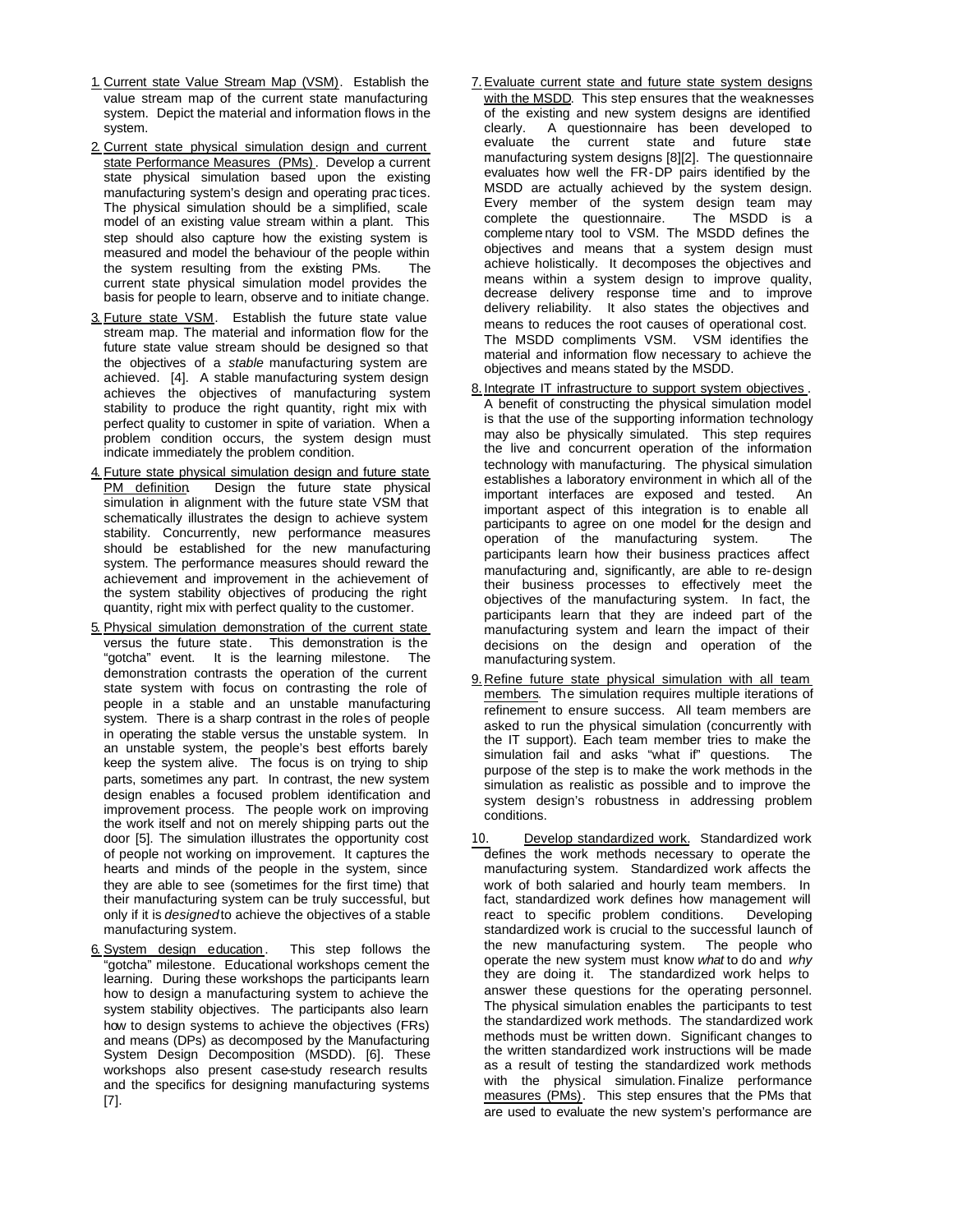aligned with the objectives of the new system design. It can be disastrous to operate a new system design and yet measure its behaviour based on an inappropriate set of performance measures. In fact, many systems evolve into physical designs based upon the way they are measured. Plant-wide education of the new system design using the physical simulation. Once the simulation has been designed, tested and the standardized work developed, the physical simulation may be used as a powerful teaching and educational tool. This step captures the idea that everyone in the re-designed manufacturing system may be taught the new system design using the physical simulation.

### **3 INTRODUCTION TO DESIGNING A PULL MANUFACTURING SYSTEM**

Pull is a name for a type of material and information system design [9]. Within a pull system, information flows in the reverse direction of the material, w hich is contrary to push systems where information and materials flow in the same direction [10].

In the presence of operational variation as evidenced by conditions such as *fall out*, in which a percentage of the parts produced are defective (for example, an assembly or a paint operation), pull is used as a *countermeasure* [11]. Pull is a physical implementation of the means, called a countermeasure, to achieve the manufacturing system stability objectives in spite of operational variation. System stability is defined as producing the right mix and right quantity of parts based on customer consumption in spite of variation (or fall out) at the individual operations (ie., paint or assembly). Pull enables customer demand information to be fed back to the upstream operations so that the system design compensates for variation at the individual operations. The system design objectives are met, in spite of problems at the individual operations.

Physically, pull is implemented through the introduction of a establishing a Standard Work In Process (SWIP) [10] inventory quantity between operations like paint and assembly. This SWIP is sometimes called a marketplace [1]. The SWIP acts to decouple the variation within operations from subsequent downstream operations. When assembly needs a part, a part is removed from the SWIP after the paint operation (assume that assembly follows paint). The goal of the paint production is to produce until its output SWIP is full. The pull and replenishment operations between paint and assembly create a type of feedback control mechanism. This mechanism is sufficiently robust to handle fallout (defective part manufacture) and other sources of variation.

The purpose of the SWIP inventory is to ensure the stability objectives of the manufacturing system are achieved in spite of the variation unique to individual operations. The greater the variation at the operation level, the greater the SWIP must be. System stability must first be established as a result of the manufacturing system design. Once stability has been achieved, the inventory (i.e, the pre-defined SWIP level) may be reduced as the sources of variation that caused the SWIP to exist in the first place are reduced.

The converse is true. The SWIP may be reduced to *expose* the sources of variation (waste) and therefore, cost, that exists within the manufacturing system [12]. True cost cannot be reduced by eliminating the piece-part contributors of cost through the indiscriminate application of cost reduction targets [5]. Improving the *work* and the *processes* that support the work in manufacturing reduces true cost.

The use of a system design to achieve system stability is a requisite first step to reducing cost. The system design can also expose waste or variation. It can provide a standardized method of problem identification and problem resolution to eliminate the variation or waste, and, therefore, true cost in the manufacturing system. Working on improving the numbers (the PMs) does not reduce cost; working on the wor k itself in manufacturing and improving the effectiveness of the manufacturing system in meeting its system stability objectives can only reduce cost. The key point for a successful *pull* system design is that all people in the system must have this understanding that the system design is the means to reducing total cost.

It is not enough to just show the team members and the engineers a value stream map. In a pull system, people on the shop floor should know the information and material flow for the entire value stream. As part of Prof. Cochran's methodology to redesign an existing manufacturing system in alignment with the enterprise objectives, physical simulation is one tool in the manufacturing system re-design process that can be used by all team members to visualize the design.

### **4 PHYSICAL SIMULATION DESIGN AND IMPLEMENTATION**

The following section gives general guidance for designing and implementing a physical simulation for an actual manufacturing system.

### *(1) Providing detailed working instructions for each operator.*

It is critical to develop detailed instructions to define the work content in the simulation. Since people participating in the simulation come from all levels within the manufacturing system (management, engineering and shop floor), most of them are not familiar with the detailed operations at the workstations; and, after the scaling and simplifying, the simulation system's appearance varies greatly from the real system. Therefore, it is needed to give clear and detailed work instructions for each participant in the simulation to ensure participants clearly understand the work content and the procedures of operation at each workstation. Clear, well-organized working instructions will enable the simulation to be carried out smoothly, especially in the case when participants are not familiar with the actual manufacturing system. This point applies to steps 2, 4, 5, 9, and 11 in the system design flowchart (Figure 1).

# *(2) Simulation system design.*

The physical simulation should be designed to reflect the material and information flow as defined by the current and future state value stream maps. The layout of the physical simulation does not need to reflect the exact physical layout of the plant. For example, the simulation workstations can be laid out in a small line from raw material inventory, to machining, to assembly and then to pack out and shipping even though the plant is not laid out in the same physical way. The important point is that the physical simulation closely models the material and information flow relationships.

A physical simulation enables people to see the information and material flow relationships in the manufacturing system as clearly as possible. This point applies to steps 2, 4, 5, 6 and 7 of the flowchart (Figure 1). Both time and space need to be scaled from the actual manufacturing system down to a level that enables all participants to witness all of the stages in the system. By scaling the time and distance parameters, the simulation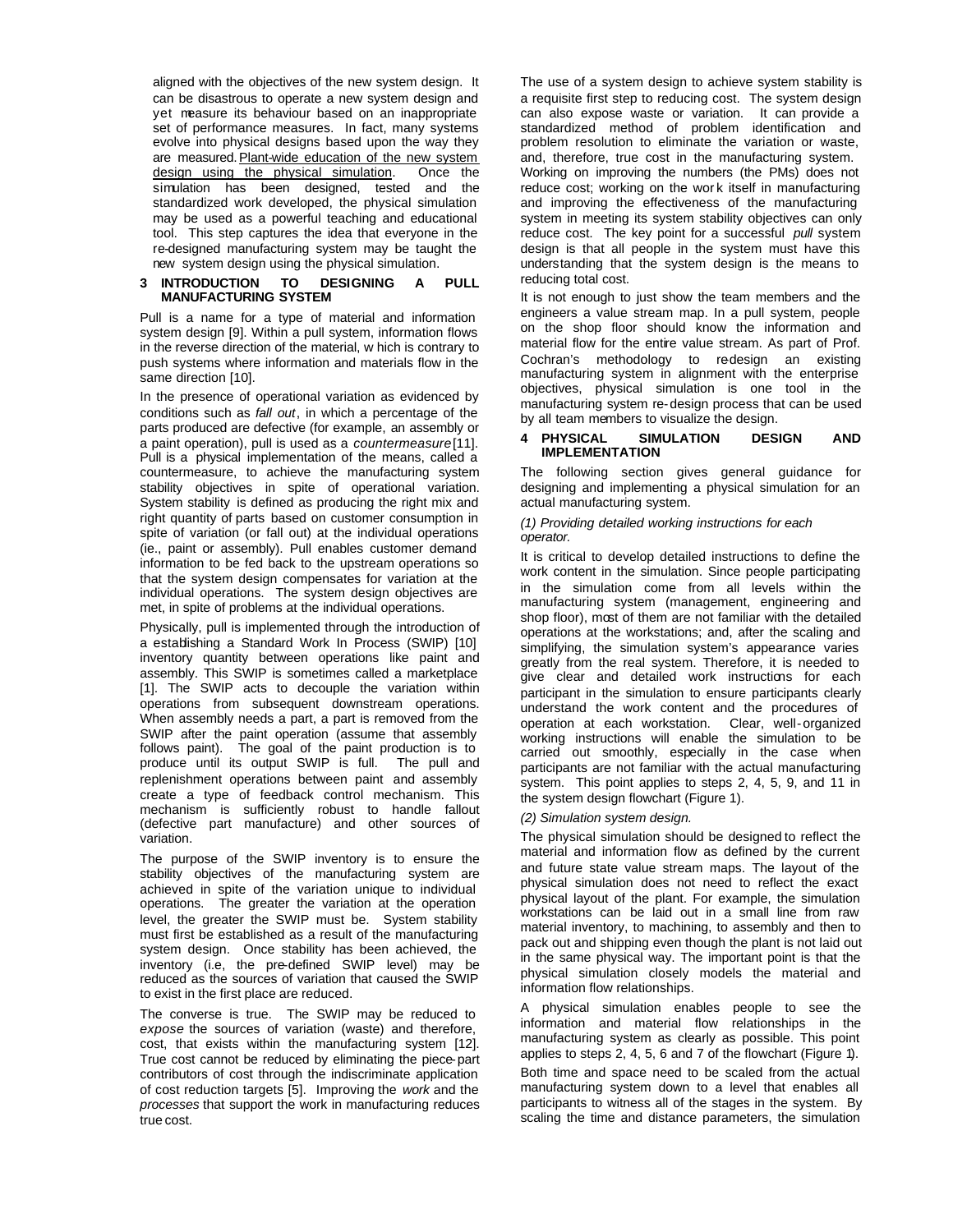models the physical paramet ers of the actual manufacturing system.

The other important issue that should be considered is the simulation of the variation within the manufacturing system. Variation is the root reason for most of the problems that occur in a manufacturing system. One of the main purposes of the physical simulation is to show people what types of variation occur within the manufacturing operations, and how this variation affects the stability of the system.

For a typical machining-assembly system, the most common variation comes from machine down time, incoming material defects and final product defects. In a real situation, these variations occur randomly and naturally; in a simulation, the system must be consistent with this randomness. The usual method used to achieve this purpose is to apply probability -generating tools, such as die or poker chips. For example, operators in a simulation can roll a die to decide whether a final assemble is defective or not.

In a physical simulation, it would be convenient to use some kind of general purpose working objects to work with, to substitute the products that are actually being produced. Lego is used for most of the simulations designed by the PSD lab. The reasons for using Lego as the working object are the following: (a) Lego of different colors and shapes can be easily used to represent different parts. Participants, who may not be familiar with the production process of the real product, are able to easily understand the assembly of Lego blocks. (b) As Lego assembly and disassembly processes are relatively standard operations, it is easy for designers to increase or decrease the complexity of the operation by adding or reducing the quantity of Lego blocks to be assembled. It is also very clear for people to see the dif ferent subassemblies in different workstations. (c) Lego blocks can be easily transferred in trays between different workstations in the physical simulation. (d) Lego can be easily procured and does not need any modification before being incorporated into a physical simulation.

# *(3) Carrying out the simulation in a manner of continuous improvement.*

Even people who are familiar with the manufacturing system can get confused the first time they participate in a physical simulation. After 2 or 3 rounds, people can understand what is happening in the simulated system as the relationships between the simulated system and the actual system become more apparent. The physical simulation provides participants with clarity and an abiding respect for the objectives of the manufacturing system and its embodiment in the physical simulation. This point applies to steps 6, 7 and 11 in system design flowchart.

#### *(4) The simulation and Manufacturing System Objectives.*

The simulation becomes meaningless if participants focus on understanding the detailed operations at each individual workstation. An effective approach we at the PSD lab have found to encourage people to think systematically is to use objectives to orient the simulation. This is in accordance with the system des ign steps 7 and 11. At the beginning of each round of simulation, several important system objectives are announced, such as meeting customers' demands at the right time, in the right mix and with perfect quality. After each round, questions according to these objectives are asked, such as "Did we meet the customers' needs?" "What kinds of variation prevented us from achieving the manufacturing system objectives? Such questions can greatly help to focus peoples' attention on the system design. By answering

these objectives-oriented questions, people can contrast the current state and future state system designs.

# **5 APPLICATION OF PHYSICAL SIMULATION IN AUTOMOTIVE PARTS MANUFACTURING PLANT**

The following section describes a physical simulation design/implement ation carried out by PSD lab in an automobile part plant. One of the major products of this plant is a plastic bumper for different types of cars. The plant intends to implement a pull production system in their existing bumper production system by using Kanban to control information flow. PSD lab designed the new system according to the MSDD framework [2]. However, in order to implement the new design successfully, it is essential that all stakeholders involved with bumper production have a detailed knowledge of the production system and its dynamics. In other words, they need to see the value streams of the incoming pull system. Under this situation, a physical simulation was designed and carried out in the plant, all participants had the opportunity to take part in the simulation and the physical simulation greatly helped the understanding and implementation of the new system. The simulation was a deemed a success for this reason.

#### **5.1 Introduction of basic production processed of bumper production area.**

The basic processes of bumper production include injection molding, painting, assembly and pack out. Plastic bumpers are first formulated by injection molding plastic pellets into parts. An AS/RS transfer the injection-molded bumpers to storage. It then sends different types of bumpers to the painting booth. After being painted, the bumpers are sent back to the AS/RS again by AGVs. The assembly area's production schedule then requests the AS/RS to send bumpers of a particular type and color to the assembly area, where finally assembly and pack out for customers occurs. Figure 2 gives provides a layout diagram of the bumper production area.



Figure 2: Diagram for physical layout of bumper production area

#### **5.2 System design – current state and future state**

The current production approach of the bumper area is characterized as "push" system. All working processes, including injection molding, painting, assembly, as well as AS/RS, are controlled by an MRP based production control system. Figure 3 shows the VSM of the initial, current-state system design.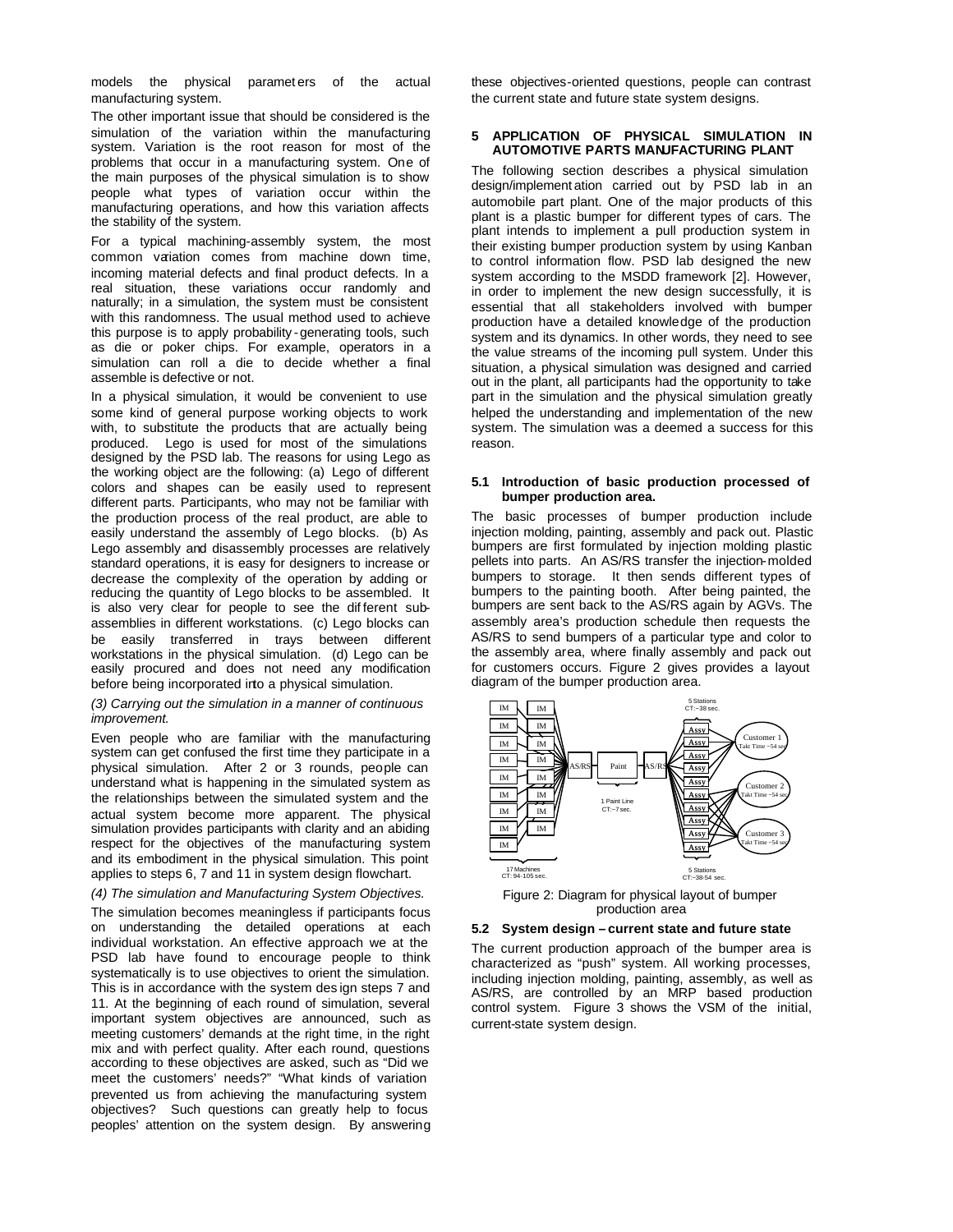

Figure 3: Current state value stream map

The current system's major problem is its inability to produce the right quantity and right mix of products according to customer demand. As the production is unstable and unpredictable, does not operate according to a balanced operating pattern and is controlled by demand forecast rather than by actual customer need, considerable inventory needs to be stored in the AS/RS to absorb these instabilities. As more and more customers of this plant change from large-run size batch-production to short run sizes as evidenced by In-line-vehiclesequence (ILVS) production, the variation in the types and colors of bumpers has increased dramatically. The push system was unable to meet most of the demands from the customer on time. It was necessary to change from a "push" to a "pull" system as a countermeasure to accommodate the instability of the individual operations and to provide a basis for improvement and long-term cost reduction.

Figure 4 shows the future state pull system of the bumper production value stream. Customers' needs pull production via a production-leveling schedule. From the value stream it can be seen that the information flow starts from assembly, then travels back to painting, and finally to injection molding, through the kanban circulation system.



#### **5.3 Physical simulation design**

### *Parameter scaling for simulation*

There are no preset rules for the simulation parameter scaling calculation. It is very case specific and should be decided according to the actual system to be simulated. Usually it is desired to finish one round of simulation in less than 15 mins, and this time period often stands for 1 shift (8 hours). After setting the simulation time, the designers of the simulation can decide the workload (how many parts to be built in this time period) and time allocation for each operation, according to the actual situation.

### *Simulation layout*

The simulation layout does not need to be an actual replication of the factory floor. Instead, simulation workstations should be structured according to the value stream flow. The simulation designers set the time allocation of each operation.

*Establish work instructions for operators in simulation.*

Since not all people in the simulation are familiar with the operation details, it is very important to establish a clear and detailed standardized work instruction for every operator. The following is a typical standardized work instruction sheet for the painting operator. These instructions are revised, as the simulation is refined.

# *Work Instructions - Paint*

- The cycle time in for the paint operation is 81 seconds
- Take 6 racks with molded parts and dump them into the large green box
- Determine the status of the painted parts according to the die scheme by rolling the dice
- Put buff parts into buff bin
- Put repair parts into repair bin
- Put good parts into good bin
- Minimize number of partial bins
- Write down number of defects on "defect sheet"
- Bring good parts into AS/RS
- Bring buff parts and repair parts into rework area
- Take a break of 1.3 minutes during every shift

Fig 5: Example of a work instruction

#### **5.4 Carry out the simulation**

In carrying out the simulation, the simulation designers should be act as "supervisors," to observe the entire simulated system and to make sure all operators are following the working instructions. The simulation designers should be ready to answer any question that the participants may have.

After each round, the supervisor should make a concise summary and discuss with participants the simulated results. The discussion should focus on the problems that occurred in the simulation process, and should trigger suggestions for future improvement. Fig 6 shows a photo of a physical simulation carried out at an automotive parts manufacturing plant as part of the manufacturing system re-design process.



Fig 6: A physical simulation carried out at automotive manufacturing plant in the U.S.A.

| Number         | <b>Status</b> |
|----------------|---------------|
|                | 1x buff       |
| $\mathfrak{D}$ | 1x repair     |
| 3              | 1x repair     |
|                | good          |
| 5              | good          |
| ĥ              | good          |
|                | scran         |